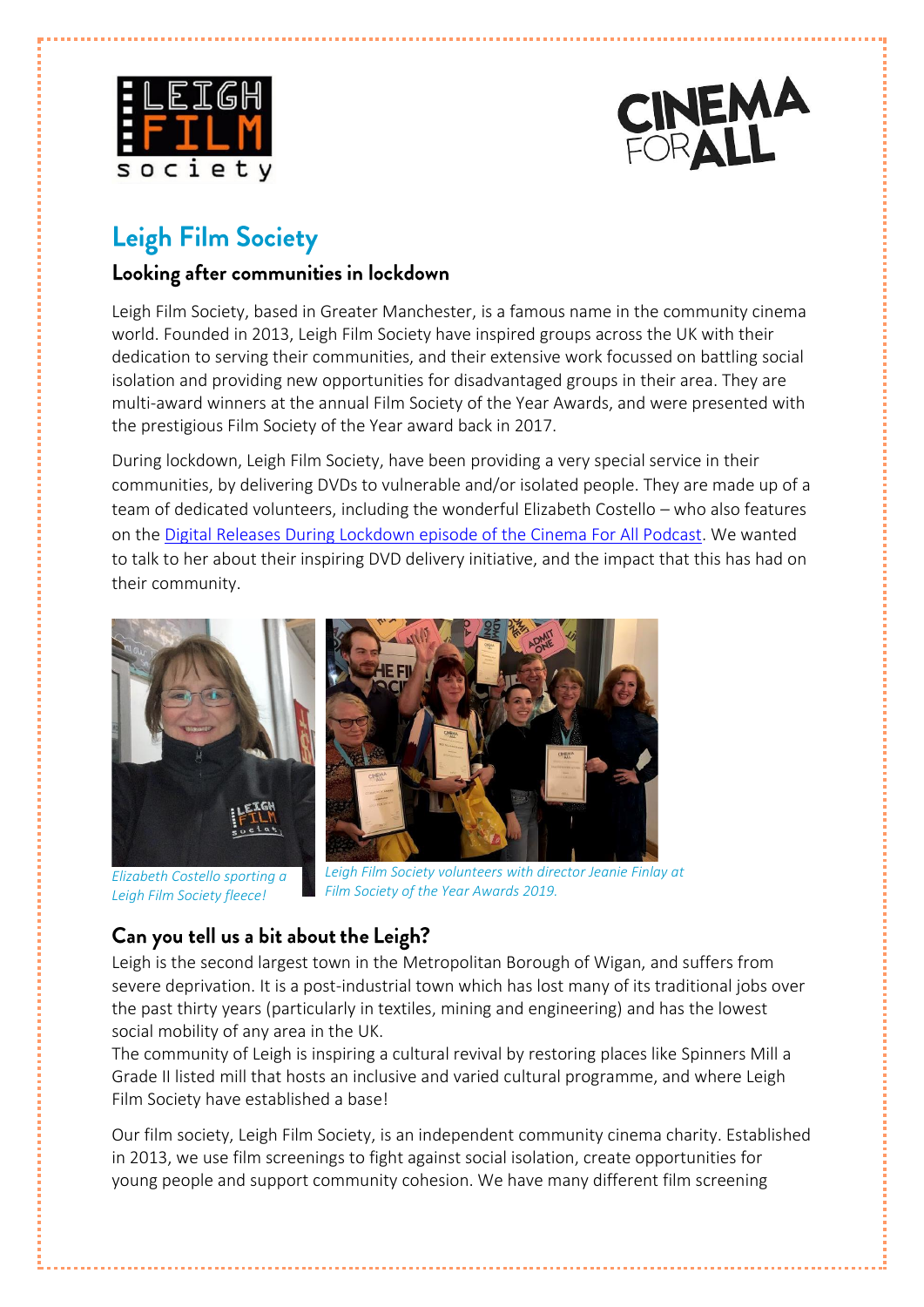projects from the Evening Film Society, Afternoon Classic Cinema Club, our Annual Short Film Festival, Community Cinema events, monthly Saturday family matinees, and an Adult and Young Carer's Film Club.

Leigh has always been a cultural town bursting with talent and enthusiasm for the arts; a town rich in its heritage and community spirit!

# Leigh Film Society is an inspiration to so many community cinemas because of your incredible breadth of work. What have been some of your most notable achievements so far?

Over the past seven years we have used film screenings to commemorate national events, raise awareness to campaigns and to help raise money for good causes whilst bringing the best in non-mainstream films to our town. We've had so many achievements, it's hard to select a notable one! Winning Cinema for All's 2017 Film Society of the year was a big deal for us and that really meant so much to receive national recognition.

We are made up of 100% volunteers at Leigh Film, and in June 2018 we were extremely proud to be awarded The Queens Award for Voluntary Service for "Providing sociallyinclusive cinema screenings for everyone in the community and broadening access to culture".

In 2020 we were awarded Edge Hill University's 2020 Employer of the Year for the work we do with student work placements at our annual short film festival. It is really important, in a post industrial town, to create opportunities to support young people enhancing their CVs to get into the film industry.

Something I personally enjoy is that we have reinvigorated the family Saturday matinees. We have also recently started a new Carer's Film Club which gives valuable respite to adult carers and young carers - cinema escapism is perfect for this.



*Carer's Film Club.*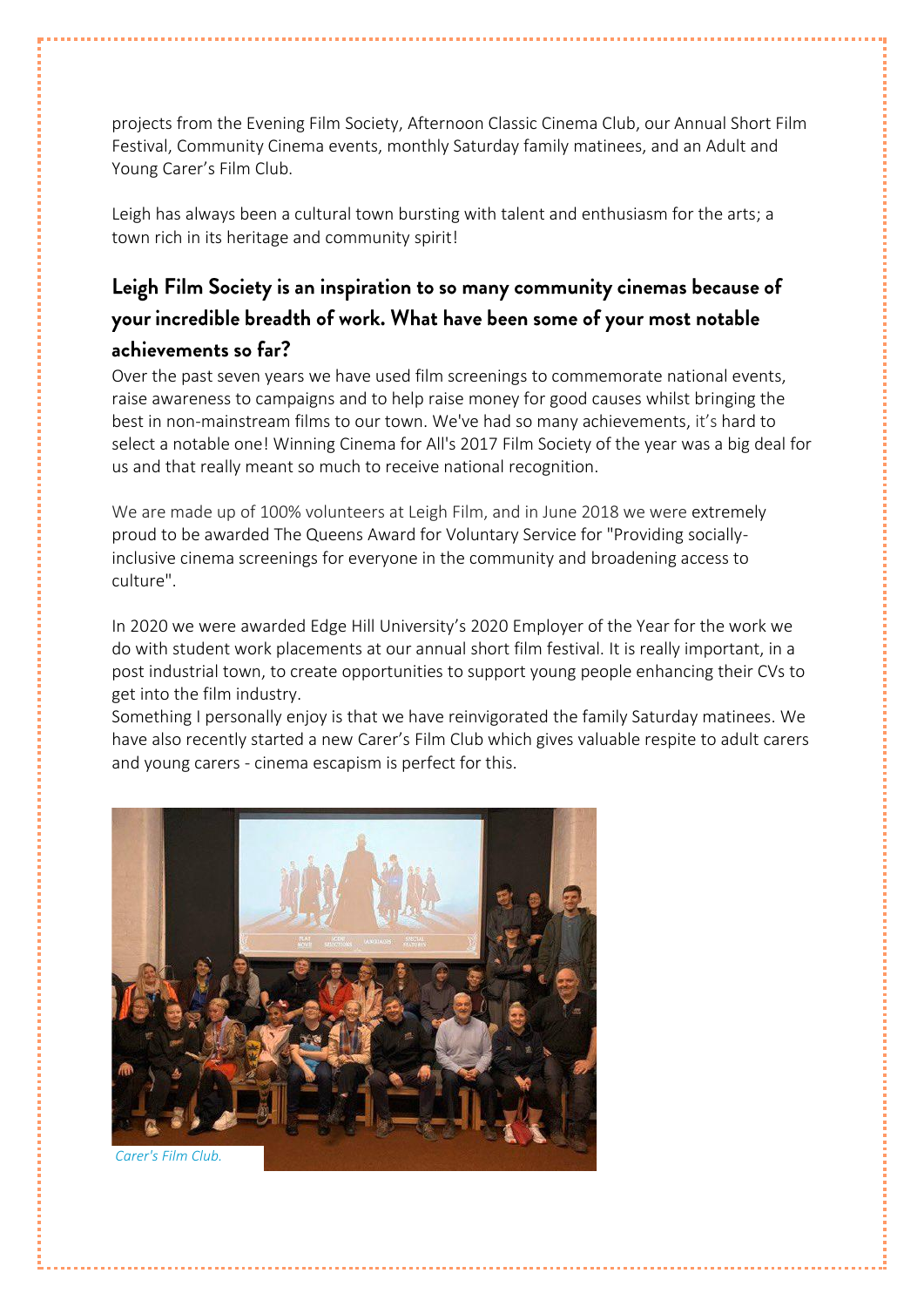### You are doing something amazing during lockdown to look after your community. Please can you tell us about your DVD delivery service?

With no screening events able to take place, we started looking at ways to keep film in our community. We tried a few online screenings and set up a forum for film discussion. With our vast DVD collection we decided to offer it out to vulnerable people living in isolation. The response was amazing - there's so many people out there living alone. With support from Forever Manchester we were able to offer a DVD delivery service, run entirely by Leigh Film Society Volunteers.

Requests started to come in from Facebook, Twitter and via our Wigan Council's community hubs. When people get in touch, we check out their preferences and then a bag is delivered containing from 6-8 DVDs, as well as a treat to enjoy while watching! There is no personal contact as the deliveries are left on their doorstep. All bags are age appropriate and we call them our 'orange bags of cinema sunshine'!



*Delivering some orange bags of cinema sunshine to a local care home! Local resident receiving their* 

For many years, we have championed cinema therapy and the therapeutic benefits that cinema offers. Watching films is a great way to escape to another time or place and a relaxing way to take our minds off the current crisis. *delivery.*

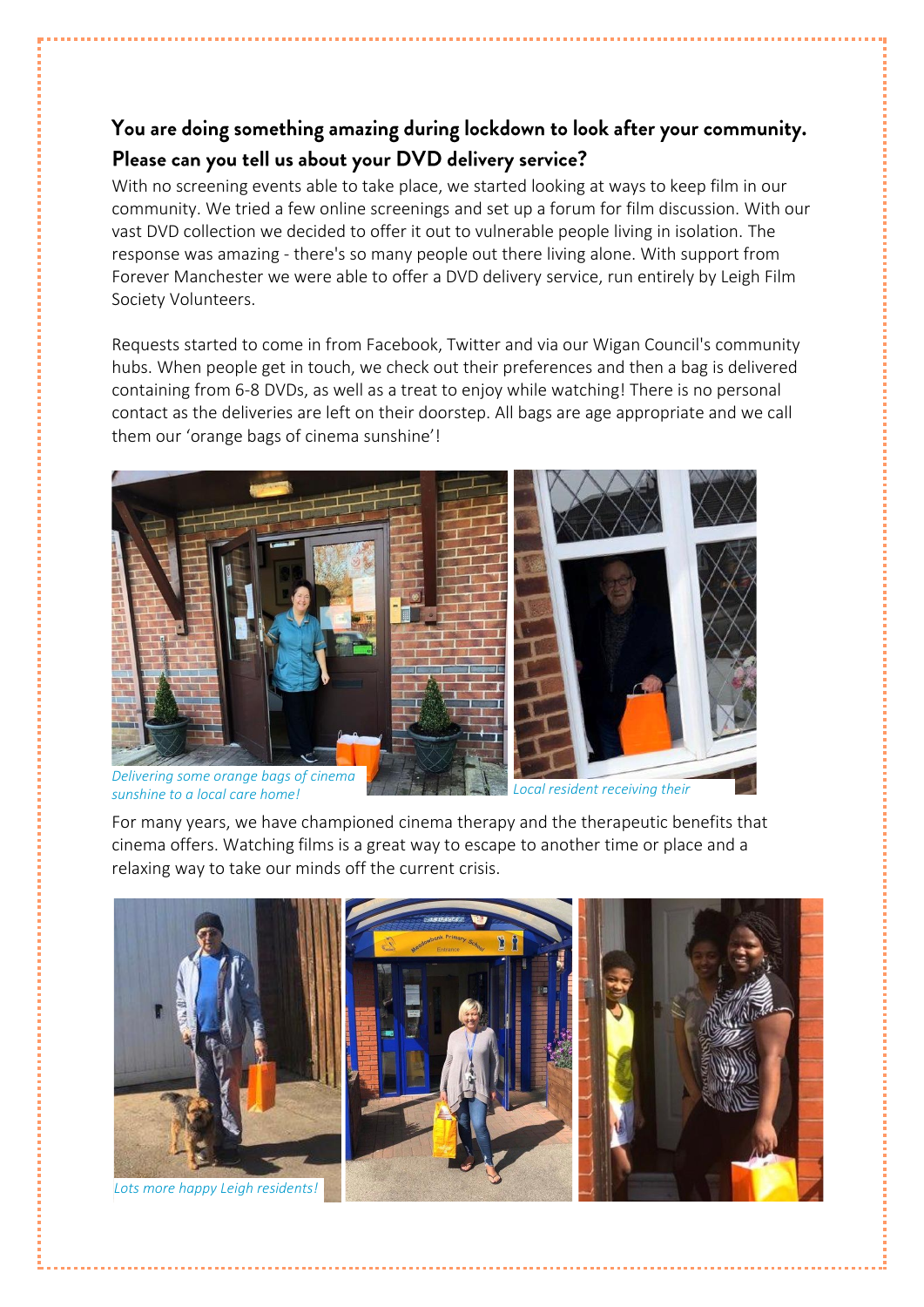#### What inspired you to start this initiative?

The initiative was inspired by our afternoon classic cinema club as we knew so many of our members lived alone. We wanted to stay connected with them and show our support.

# We saw that you received some DVDs from Studio Canal as a thank you for all the hard work that you're doing - congratulations! Do you have any advice for other groups on approaching a studio of this size for support with a project?

To be honest, I just messaged them and they responded! It was as simple as that. However, we do keep our social media up to date and can clearly evidence what we're doing in our community. I'm sure they will have taken a look at us first and researched before responding - they said they liked what we're doing and wanted to help. Due to the success of the project, we have put out numerous requests for DVD's donations. People in the community have really got behind this initiative and donations are coming in on a regular basis!

### What feedback have you had from people in your community about how it has helped them in isolation?

The feedback and positive comments have been wonderful, and the smiling faces when we deliver the DVDs makes it all worthwhile.

It's wonderful to receive feedback like this:

#### *"Thank you for the DVDs. You really lifted my spirits. Not only with the delivery but the content. The film Along came Polly. Gave me a giggle as I'm known as Polly. Thank you for your kindness."*



We have now expanded this project to include: primary school children who are vulnerable. children who are accessing free school meals, refugee groups, care homes and carers.

What it has highlighted to us is the amount of people and families who are not online or can't afford the streaming channels. This is a concern that we need a digital reform for the most disadvantaged in our society.